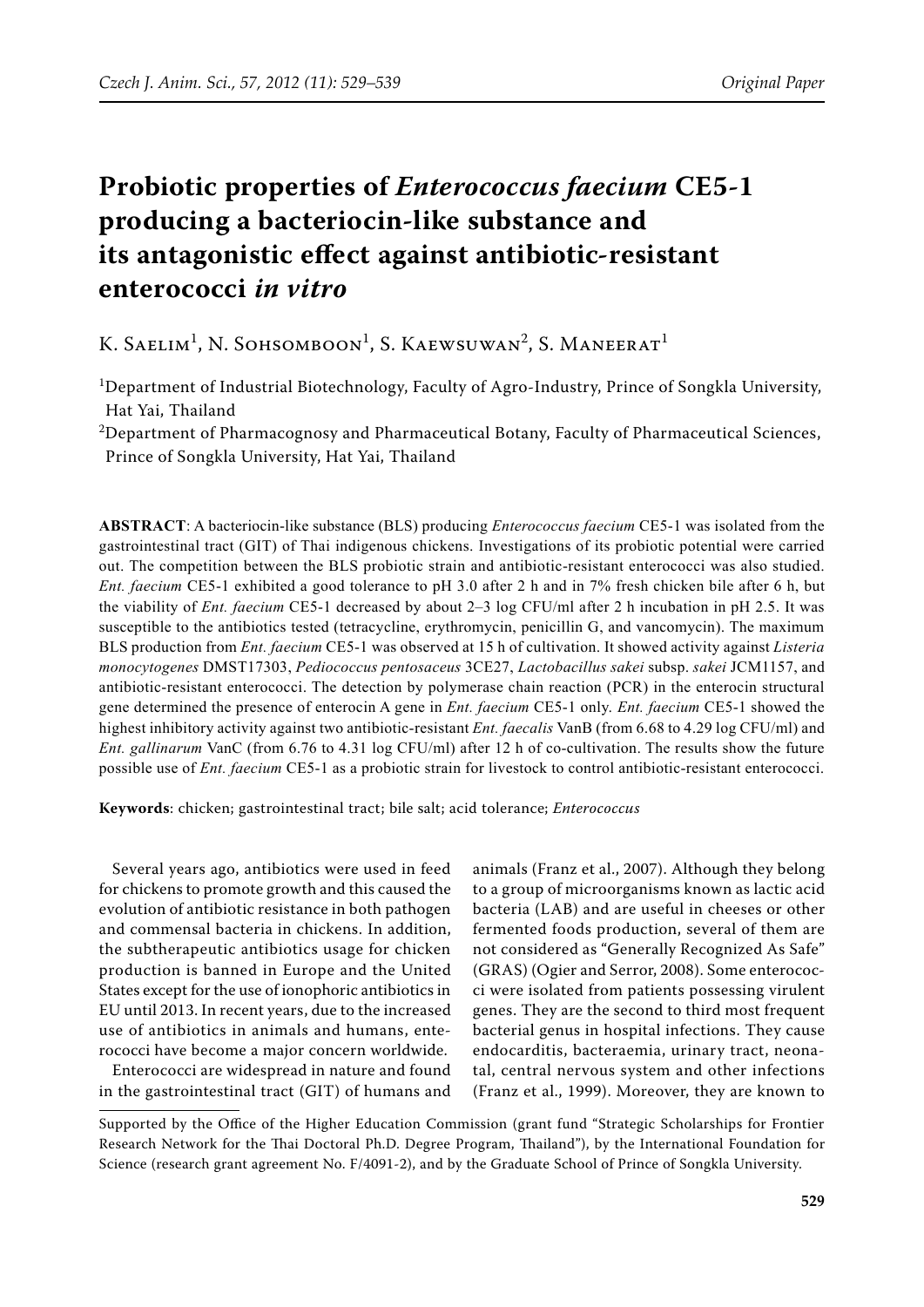be resistant to most antibiotics including penicillin, aminoglycosides, glycopeptides,  $MLS<sub>B</sub>$  antibiotics (macrolides, lincosamides, and streptogramins of the B type), chloramphenicol, tetracyclines, quinolones, oxazolidinones, and everninomicins (Klare et al., 2003). In addition, the genus *Enterococcus* can transfer the antibiotic-resistant encoding gene to pathogens and may be involved in the spreading of antibiotic resistance into the environment and food chains (Klare et al., 2003; Abriouel et al., 2005).

Probiotics is a live microbial feed supplement which affects the host animal beneficially by improving its intestinal microbial balance (Fuller, 1989). Probiotic strains are widely used in the food and feed industry to enhance the health of humans and animals because they produce various antibacterial compounds, such as organic acids, hydrogen peroxide, diacetyl, and bacteriocin (De Vuyst and Degeest, 1999). The most common probiotic strains from the GIT of chickens belong to the genera *Enterococcus* (Strompfová and Lauková, 2007; Musikasang et al., 2009), *Pediococcus* (Shin et al., 2008; Musikasang et al., 2009), and *Lactobacillus* (Souza et al., 2007). *Ent. faecalis* KT2L24, *Ent. durans* KT3L20, *Ent. faecium* KT4S13, *Ent. faecium* KT8S16, and *P. pentosaceus* KT3CE27 (Musikasang et al., 2009) are considered to be the best probiotic strains from GIT of broiler and Thai indigenous chickens. Tolerance to acid and bile salts in the GIT is usually considered one of the main criteria required for LAB strains to be used as probiotics.

Enterococi belong to the group of LAB and are well-known producers of antimicrobial peptides called bacteriocins, with the ability to inhibit (bacteriostatic) or kill (bactericidal) the growth of similar or closely related bacterial strains (Cleveland et al., 2001). Several strains of *Ent. faecium* are reported to produce more than one enterocin. The examples include enterocin A from *Ent. faecium* CTC492 (Aymerich et al., 1996), enterocin B from *Ent. faecium* T136 (Casaus et al., 1997), enterocin P from *Ent. faecium* P13 (Cintas et al., 1997), and enterocins L50A and L50B from *Ent. faecium* L50 (Cintas et al., 1998). Several researchers dealing with the application of bacteriocins have focused on the use of bacteriocins or probiotics to control the spoilage microorganisms and foodborne pathogens, displaying a potential application in food preservation and in prevention or treatment of other diseases in hosts. The aim of the present study was to evaluate the primary probiotic properties of bacteriocin-like substance (BLS) producer *Ent. faecium* CE5-1 isolated from GIT of Thai indigenous chickens and its usage in the control of antibiotic-resistant enterococci.

### **MATERIAL AND METHODS**

#### **Bacterial strains and growth conditions**

*Ent. faecium* CE5-1 was isolated from the GIT of Thai indigenous chickens (not fed with commercial feed). The procedure is described further in the following text. Parts of organs containing crop (small intestine, caecum, and large intestine) were homogenized with sterile normal saline (0.85% NaCl) and spread onto MRS agar (MRS broth, Hi Media Laboratory Pvt. Ltd., Mumbai, India) (pH 6.5). After 24 h of incubation at 37°C, the plates were overlaid with 10 ml of soft MRS agar containing *Lb. sakei* subsp. *sakei* JCM1157 as an indicator strain and incubated at 37°C for 24 h under anaerobic conditions. Colonies exhibiting the inhibition zone were isolated and purified by 2–3 times restreaking on MRS agar. To verify bacteriocin-like substance (BLS) production, the supernatants of each strain were adjusted to pH 6.5–7.0, treated with catalase and proteolytic enzyme and used for antibacterial determination by agar well diffusion assay. Only the strain CE5-1 produced BLS and it was identified as *Ent. faecium* based on 16S rDNA sequence analysis. The 16S rDNA sequence was deposited in the DNA Data Bank of Japan (DDBJ) with accession No. DDBJ ID: AB512765.

The bacterial strains used as indicator for the inhibition study are listed in Table 1. All the LAB strains were grown in MRS broth (pH  $6.5 \pm 0.2$ ) at 37°C for 24 h. Other indicator strains were grown in Brain heart infusion broth (BHI broth; Hi Media Laboratory Pvt. Ltd., Mumbai, India) at 37°C for 24 h. All the strains were maintained at  $-20^{\circ}$ C in a medium containing 25% glycerol. Working cultures were grown at 37°C in appropriate media at least twice before use.

# **Characterization of primary probiotic properties of** *Ent. faecium* **CE5-1**

The effects of simulated gastric juice and bile on the growth of *Ent. faecium* CE5-1 were tested. Briefly, 1 mm of overnight culture of *Ent. faecium* CE5-1 was centrifuged in an Eppendrof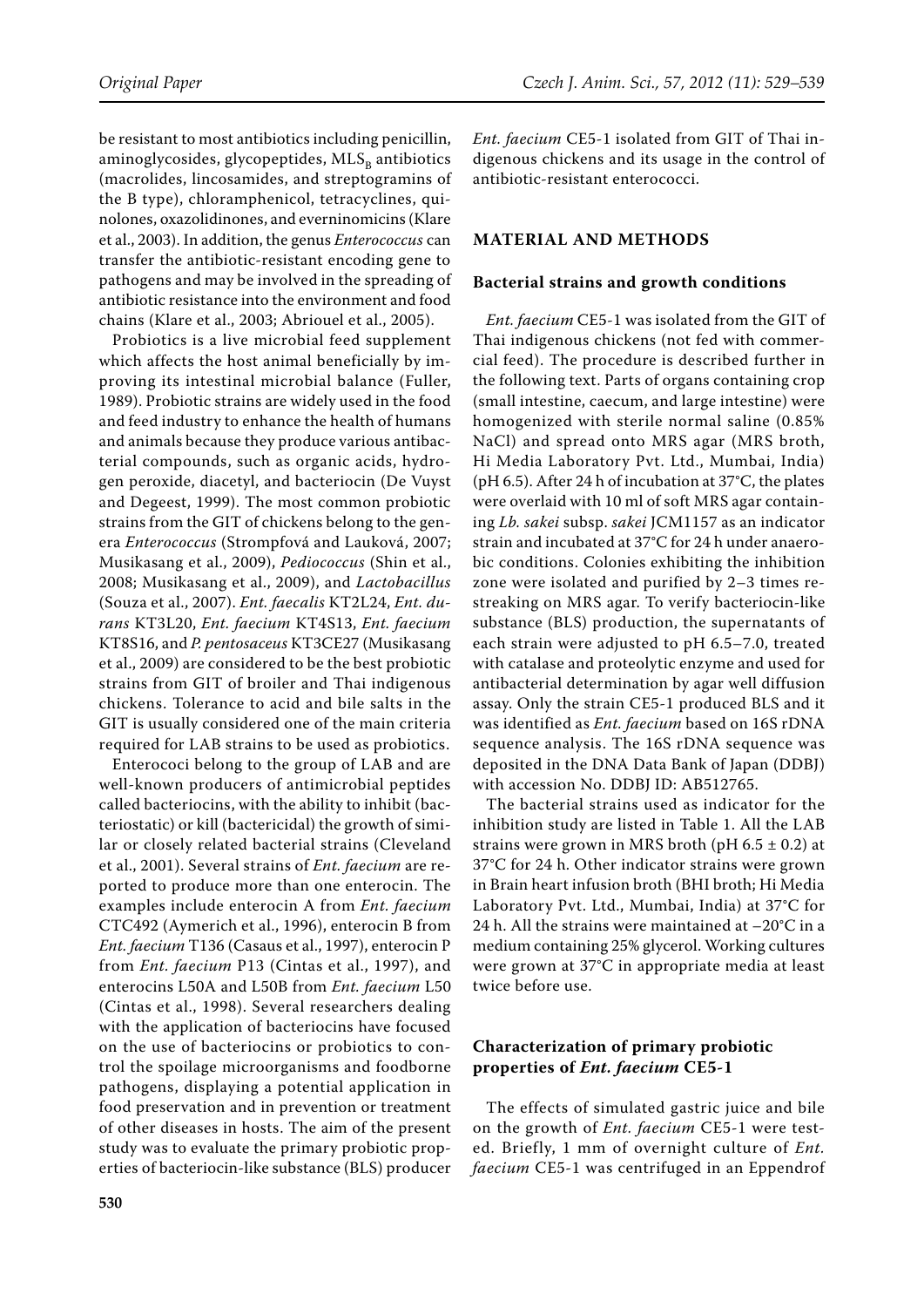| Species                         | Strain code      | Source                | Radius of inhibition zone (mm) |
|---------------------------------|------------------|-----------------------|--------------------------------|
| Bacillus cereus                 | <b>DMST5040</b>  | <b>DMST</b>           | $\mathbf{0}$                   |
| Enterococcus durans             | 3L20             | our strain collection | 1.5                            |
| Enterococcus faecalis           | 2L24             | our strain collection | 1.0                            |
| Enterococcus faecalis           | VanB*            | CU                    | 2.0                            |
| Enterococcus faecium            | $139*$           | CU                    | $\mathbf{0}$                   |
| Enterococcus faecium            | $174*$           | CU                    | 1.5                            |
| Enterococcus faecium            | 348*             | CU                    | 1.5                            |
| Enterococcus faecium            | 4S13             | our strain collection | 1.5                            |
| Enterococcus faecium            | 8S16             | our strain collection | 2.0                            |
| Enterococcus faecium            | $CE5-1$          | our strain collection | $\mathbf{0}$                   |
| Enterococcus faecium            | $L7-45$          | our strain collection | 2.2                            |
| Enterococcus gallinarum         | VanC*            | CU                    | 2.0                            |
| Escherichia coli                | <b>DMST4212</b>  | <b>DMST</b>           | $\mathbf{0}$                   |
| Lactobacillus plantarum         | D6SM3            | our strain collection | $\Omega$                       |
| Lactobacillus sakei subsp sakei | <b>JCM1157</b>   | JCM                   | 6.0                            |
| Listeria monocytogenes          | <b>DMST17303</b> | <b>DMST</b>           | 5.0                            |
| Pediococcus pentosaceus         | 3CE27            | our strain collection | 3.0                            |
| Pediococcus pentosaceus         | <b>DMST18752</b> | <b>DMST</b>           | $\mathbf{0}$                   |
| Salmonella Typhimurium          | DMST16809        | <b>DMST</b>           | $\mathbf{0}$                   |
| Salmonella Enteritidis          | DMST15676        | <b>DMST</b>           | $\mathbf{0}$                   |
| Staphylococcus aureus           | <b>DMST8840</b>  | <b>DMST</b>           | $\mathbf{0}$                   |
| Vibrio parahaemolyticus         | <b>DMST5665</b>  | <b>DMST</b>           | 0                              |

Table 1. Antagonistic activity of cell-free supernatants of *Enterococcus faecium* CE5-1 determined by agar well diffusion assay

DMST = Department of Medical Sciences, CU = The WHO Global Salm-Surv Regional Centre of Excellence: South-East Asia and Western Pacific, Faculty of Veterinary Science, Chulalongkorn University, Thailand, JCM = Japan Collection of Microorganisms

\*antibiotic resistant *Enterococcus* strains

Centrifuge 5415R (Eppendorf, Hamburg, Germany) at 12 000 *g* for 10 min. Pellets were washed twice with sterile saline before being re-suspended in either simulated gastric juice containing 3 mg/ml pepsin (Fluka, Steinheim, Germany) at pH 2.5 and 3.0 for 2 h or in simulated intestinal fluid. Simulated intestinal fluid containing 1 mg/ml pancreatin (Sigma-Aldrich GmbH, Hamburg, Germany) and various concentrations of fresh chicken bile (1, 3, 5, and 7%) were used at pH 8.0 for 6 h. The viable counts were determined by the drop plate method on MRS agar (modified from Madureira et al., 2005).

Survival of *Ent. faecium* CE5-1 in simulated intestinal juice after incubation in simulated gastric juice was tested. 1 mm of the selected strains was centrifuged in an Eppendrof centrifuge at 12 000 *g* for 10 min. This was then washed twice with sterile saline before being re-suspended in simulated

gastric juice with a pH value of 3.0. The tubes were incubated at 37°C for 2 h. After incubation, viable bacterial counts were determined by the drop plate method on MRS agar. After gastric digestion, cells were harvested and suspended in simulated intestinal fluid which contained 7% of fresh chicken bile at pH 8.0. The suspension was incubated at 37°C for 6 h and the viable counts were determined by the drop plate method on MRS agar (modified from Madureira et al., 1993).

#### **Antibiotic resistance of** *Ent. faecium* **CE5-1**

The antibiotic resistance of *Ent. faecium* CE5-1 and *Enterococcus* strains is listed in Table 4. This was detected by broth microdilution assay following the method described by Parente et al. (1995).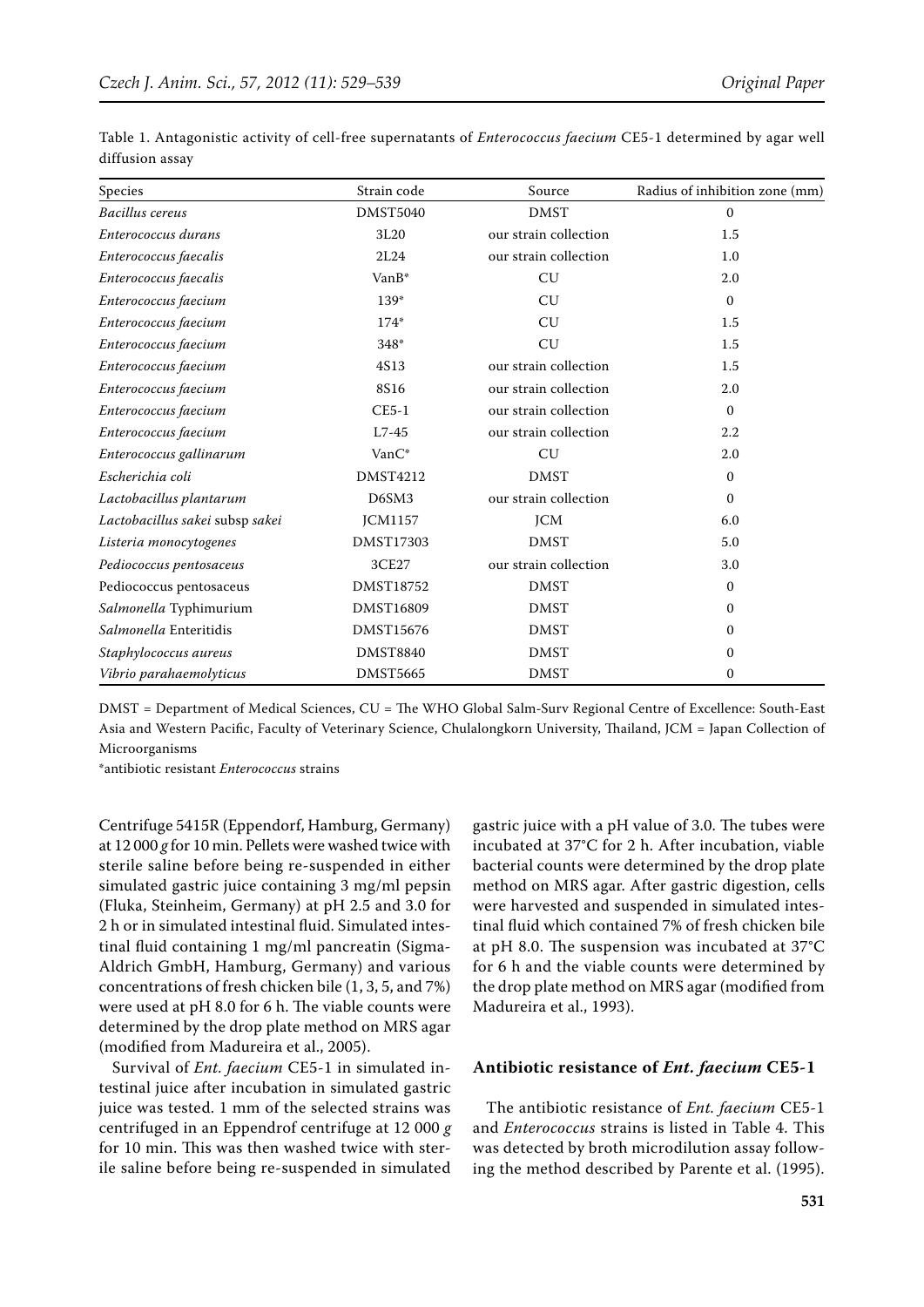A two-fold dilution of each antibiotics listed in Table 4 was prepared in a 96-well microtiter plate by using MRS broth as the diluents (final volume was 100 ml). Then, 100 ml of culture broths of each enterococci were added into each well (final concentration was  $10^4$  CFU/ml). The microtiter plate cultures were incubated at 37°C and after 24 h the growth inhibition of the indicator strain was measured by optical density at 660 nm  $(OD<sub>660</sub>)$  in a microplate reader Powerwave X (BioTek Instruments, Winooski, USA). A positive control was obtained by the use of 100 ml of MRS broth and 100 ml of each culture broth. A negative control contained 200 ml of MRS broth without the LAB strain. The percentage of inhibition was expressed by the following equation:

Inhibition (%) =  $[(OD_{660} \text{ in the positive control})]$ group –  $OD_{660}$  in the group)/ $OD_{660}$  in the positive control group]  $\times$  100

Minimal inhibitory concentration (MIC) is defined as the lowest concentration of the sample tested that could restrict bacterial growth at an inhibition rate higher than 90%. To determine minimal bactericidal concentration (MBC), aliquots (10 ml) of each well at MIC and higher than the MIC were subcultured on MRS agar. MBC is defined as the lowest concentration that allowed no visible growth on the MRS agar (Almeida et al., 2008).

It was observed that bacteria develop antibiotic resistance. The following may be considered in terms of resistance to the antibiotics: when MICs are < 8 mg/ml, the bacteria may be classified as "susceptible"; when the MICs are  $\geq 8$  mg/ml, they may be classified as "moderately resistant"; and when the MICs are above 32 mg/ml, they may be classified as "clinically resistant" (D'Aimmo et al., 2007).

| Table 2. Primers used in the study |
|------------------------------------|
|------------------------------------|

### **Growth curve and BLS production of** *Ent. faecium* **CE5-1**

1 l of MRS broth was inoculated with 2.5% of an overnight culture of *Ent. faecium* CE5-1 and incubated at 37°C with agitation at 100 rpm. At 3 h intervals, pH and growth by absorbance at 660 nm were measured. The antimicrobial activity was calculated as arbitrary units (AU/ml) defined as the inverse of the highest twofold dilution showing a growth inhibition divided by the sample volume.

# **Effect of antibacterial activity of BLS against bacterial indicators**

*Ent. faecium* CE5-1 was grown in MRS broth at 37°C for 15 h. Cells were removed by centrifugation at 12 000 *g* at 4°C for 10 min and supernatant was collected. The cell-free supernatants (CS) of *Ent. faecium* CE5-1 were adjusted to pH 6.5–7.0 with 0.1N NaOH and used for the determination of the antibacterial activity of the BLS using the method of agar well diffusion assay as described by Schillinger and Lücke (1989).

#### **PCR detection of enterocin structural gene**

The genomic DNA of *Ent. faecium* CE5-1 was extracted and purified using the Genomic DNA Mini Kit (Geneaid, Tao-Yuan, Taiwan). The sequences of primers used for PCR-amplification of the structural genes of enterocin A (*ent*A), enterocin B (*ent*B), enterocin P (*ent*P), enterocin L50B (*ent*L50B), and

| Primers |        | Sequence                                                      | Reference              |
|---------|--------|---------------------------------------------------------------|------------------------|
| EntA    | F<br>R | 5'-GGTACCACTCATAGTGGAAA-3'<br>5'-CCCTGGAATTGCTCCACCTAA-3'     | Aymerich et al. (1996) |
| EntB    | F<br>R | 5'-GCTACGCGTTCATATGGTAAT-3'<br>5'-TCCTGCAATATTCTCTTTAGC-3'    | Casaus et al. (1997)   |
| EntP    | F<br>R | 5'-CAAAATGTAAAAGAATTAAGATCG-3'<br>5'-AGAGTATACATTTGCTAACCC-3' | Cintas et al. (1997)   |
| EntL50B | F<br>R | 5'-ATGGGAGCAATCGCAAAATTA-3'<br>5'-TAGCCATTTTTCAATTTGATC-3'    | Cintas et al. (1998)   |
| EntIIa  | F<br>R | 5'-TAYGGIAAYGGIGTITAYTG-3'<br>5'-CYTCDATNGCRTTRTC-3'          | Yi et al. (2010)       |

 $F =$  forward primer,  $R =$  reverse primer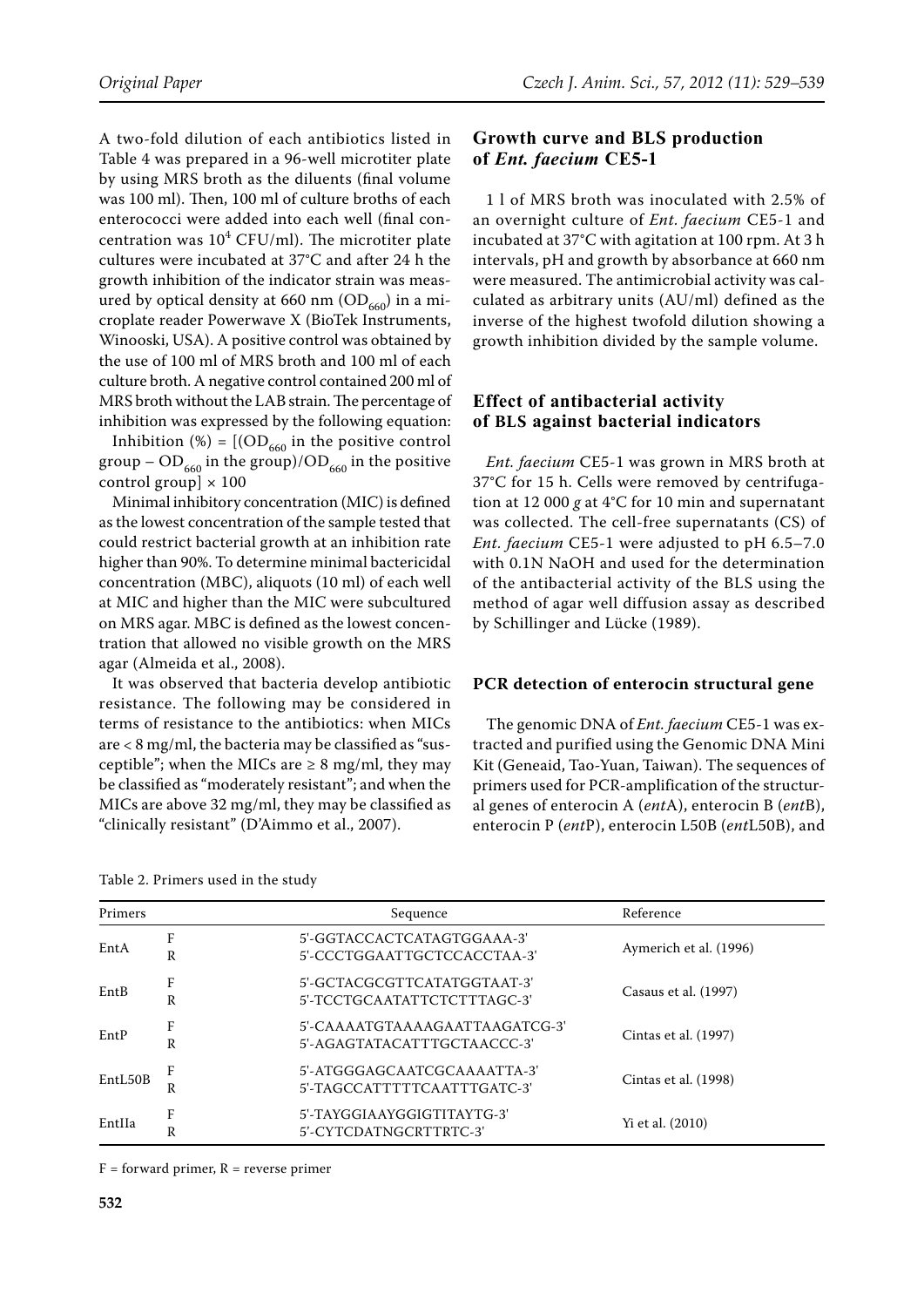enterocin IIa (*ent*IIa) are shown in Table 2. The PCR reaction of *ent*A detection was composed of the following steps: initial denaturation at 95°C for 5 min and then performed in 30 cycles of denaturation at 95°C for 30 s; annealing at 58°C for 30 s and extension at 72°C for 30 s; and a final extension at 72°C for another 5 min, then immediate cooling at 4°C. The same profile was used for *ent*B, *ent*P, and *ent*L50B detection, but the annealing temperature was 56°C (Lauková et al., 2008). For *ent*IIa, the amplification program was as follows: 94°C for 5 min; 30 cycles at 94°C for 1 min; and 51°C for 40 s, 72°C for 3 min with a final extension at 72°C for 10 min (Yi et al., 2010). After PCR amplification, PCR products were separated by 2% agarose gel electrophoresis and visualized under UV light after staining with SYBR® Gold nucleic acid gel stain (Invitrogen, Eugene, USA). The PCR product was then gel-purified before sequencing. Finally, the nucleotide sequences were compared to the sequence database of GenBank through a BLAST search (http://www.ncbi.nlm.nih.gov).

# **Effect of co-culturing of** *Ent. faecium* **CE5-1 with antibiotic-resistant** *Enterococcus* **in MRS broth**

The overnight cultures of BLS producer (*Ent. faecium* CE5-1) and each antibiotic-resistant *Enterococcus* (*Ent. faecalis* VanB or *Ent. gallina-* *rum* VanC) were added to 200 ml of MRS broth. The initial cell density of each strain was approximately 10<sup>6</sup> CFU/ml. Then the mixture of cultures was incubated at 37°C. Samples were taken at 6 h intervals. The viability of the antibiotic-resistant enterococci was assessed by using the drop plate method in triplicate onto MRS agar containing 100 mg/ml of tetracycline and incubated at 37°C for 24–48 h. The total LAB of the mixture cultures were determined in MRS agar. Similarly, the control consisted of the separate strain in 200 ml of MRS broth and incubated under the same conditions.

#### **RESULTS AND DISCUSSION**

#### **Characterization of primary probiotic properties of** *Ent. faecium* **CE5-1**

The GIT is the major location affecting the viability of LAB cells. Most bacteria do not survive well at low pH values (Lin et al., 2006). Consequently, the application of LAB as feed additives should be tested for the probiotics profiles such as tolerance to acid and bile salt conditions, adhesion to the intestine epithelium of the hosts, and antimicrobial activity against pathogenic bacteria. In this sense, the low pH of the stomach and the antimicrobial action of pepsin are known to provide an effective

Table 3. Survival of *Enterococcus faecium* CE5-1 in the simulated gastric and intestinal juice

|                                    |          |                         |                 | Viable count (log CFU/ml) |                            |                 |
|------------------------------------|----------|-------------------------|-----------------|---------------------------|----------------------------|-----------------|
| Treatment                          |          | simulated gastric juice |                 |                           | simulated intestinal juice |                 |
|                                    |          | 0 <sub>h</sub>          | 2 h             | 0 h                       | 3 h                        | 6 h             |
|                                    | pH 7.0   | $9.14 \pm 0.10$         | $9.38 \pm 0.04$ | nd                        | nd                         | nd              |
| pН                                 | pH 3.0   | $9.18 \pm 0.08$         | $9.38 \pm 0.04$ | nd                        | nd                         | nd              |
|                                    | pH 2.5   | $9.14 \pm 0.09$         | $7.46 \pm 0.08$ | nd                        | nd                         | nd              |
|                                    | 0        | nd                      | nd              | $8.93 \pm 0.05$           | $9.04 \pm 0.03$            | $9.06 \pm 0.02$ |
|                                    | 1        | nd                      | nd              | $8.73 \pm 0.11$           | $9.20 \pm 0.13$            | $9.16 \pm 0.02$ |
| Fresh chicken bile concentration   | 3        | nd                      | nd              | $9.32 \pm 0.03$           | $9.45 \pm 0.03$            | $9.39 \pm 0.03$ |
| (%)                                | 5        | nd                      | nd              | $9.47 \pm 0.03$           | $9.39 \pm 0.04$            | $9.27 \pm 0.02$ |
|                                    | 7        | nd                      | nd              | $9.41 \pm 0.04$           | $9.28 \pm 0.02$            | $9.14 \pm 0.03$ |
| Sequential incubation in the simu- | control* | $9.25 \pm 0.02$         | $9.36 \pm 0.05$ | $9.36 \pm 0.05$           | $9.44 \pm 0.02$            | $9.42 \pm 0.01$ |
| lated gastric and intestinal juice | 7% FCB   | $9.28 \pm 0.03$         | $9.21 \pm 0.01$ | $9.21 \pm 0.01$           | $8.84 \pm 0.07$            | $8.78 \pm 0.06$ |

\*sequential incubation in the simulated gastric juice at pH 3.0 and in the intestinal juice without fresh chicken bile (FCB) nd = not detected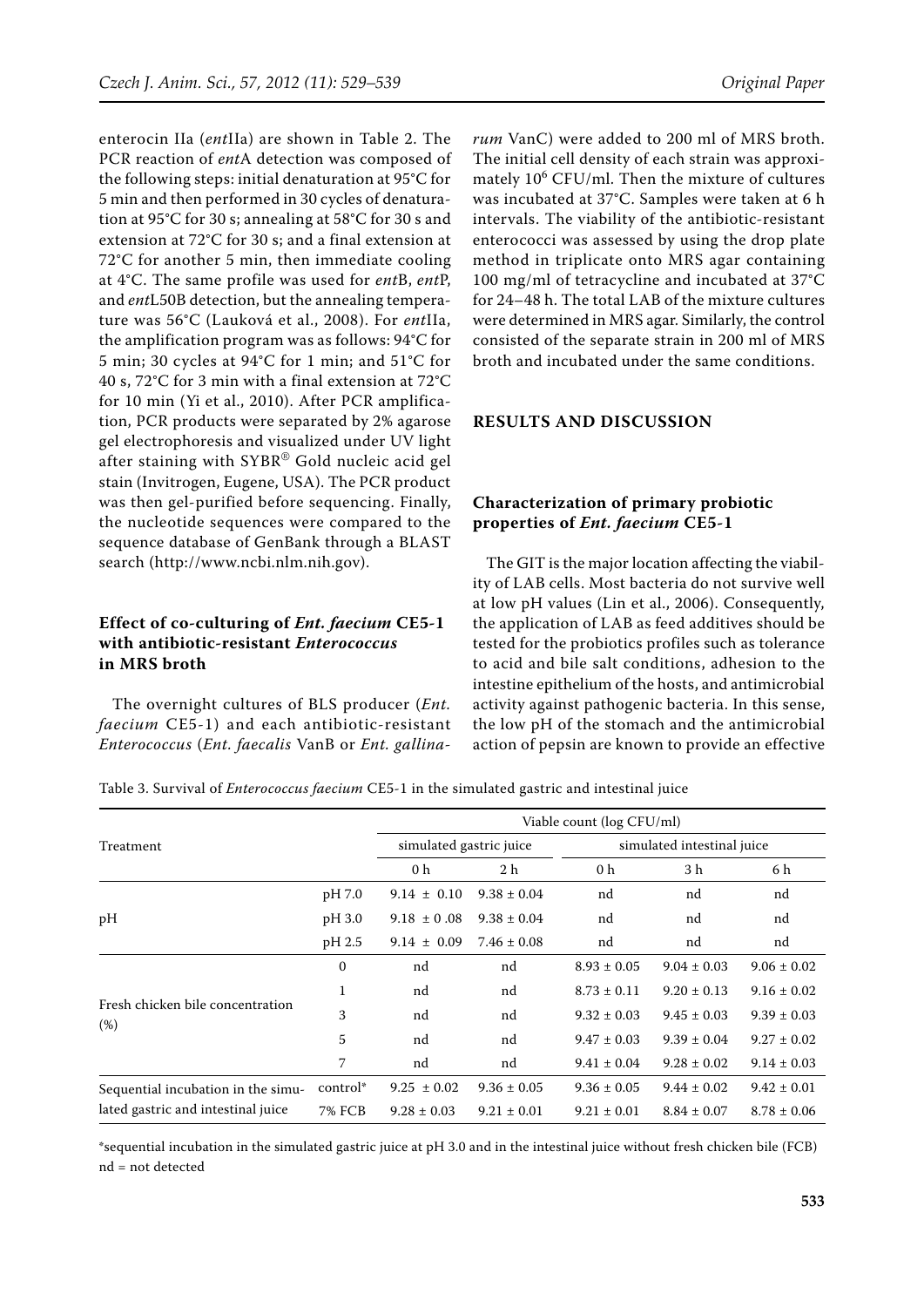barrier against the entry and survival of bacteria in the intestinal tract (Huang and Adams, 2004).

In the present study, the viability of the *Ent. faecium* CE5-1 was determined after a 2 h incubation in simulated gastric juice (pH 2.5 and 3.0) containing pepsin. *Ent. faecium* CE5-1 exhibited good survival (9.38 log CFU/ml) at pH 3.0 and retained a moderate rate of survival (7.46 log CFU/ml) at pH 2.5 after 2 h of incubation (Table 3). The acid tolerance of LAB depends on the pH profile of H+-ATPase and on the composition of the cytoplasmic membrane. This is largely influenced by the type of bacterium, the growth medium, and the incubation conditions (Hood and Zoitola, 1988).

Bacterial resistance to acid in the pH range of 2.5–3.0 is desirable for probiotic cultures. What should also be born in mind is that the combination of probiotic bacteria with other food ingredients present in food products may improve the viability of microorganisms during gastric transit. This is because of the protection exerted by certain food components leading to an enhanced gastric survival (Charteris et al., 1998; Wang et al., 1999; Zárate et al., 2000; Huang and Adams, 2004).

Bile salt tolerance is considered to be one of the essential properties required for LAB to survive in the small intestine (Park et al., 1998; Hosseini et al., 2009). The concentration of bile salt is the key factor which affects the viability of LAB. The concentration of bile intestinal contents of animals is dependent on the age and the foods or feeds taken in (Lin et al., 2007). Most *Lb. fermentum* isolated from swine and poultry were acid tolerant in the pH 2.6–3.2 gastric juice but less strains were bile intolerant (Lin et al., 2007). *Ent. faecium* SH328, *Ent. faecium* SH632, and *P. pentosaceous* SH740 isolated from GIT of broiler chickens were resistant to 0.5% bile salts and remained viable after 2 h at pH 3.0 (Shin et al., 2008).

In the present study, *Ent. faecium* CE5-1 showed good survival in the presence of 1, 3, 5, and 7% fresh chicken bile (Table 3). The probable reason for this was that the bacteria isolated from animal intestines have had more chance to be exposed to bile salts (Tanaka et al., 1999). Bile salts at high concentrations can rapidly dissolve membrane lipids and cause dissociation of integral membrane proteins resulting in the leakage of cell contents and cell death (Begley et al., 2005). It has been suggested that the major effect of bile acids would be the disaggregation of the lipid bilayer structure of the cell membrane. The tolerance to bile salts was initially associated with the presence of bile salt hydrolase activity (Moser and Savage, 2001; Taranto et al., 2006).

The two stresses resulting from stomach transit and small intestinal transit might interact and thereby affect the viability of the strains in a synergistic fashion. Therefore, it is important to evaluate all components (enzymes, low pH, bile salts, and food vehicle) in one system, rather than to evaluate the effect of each component in separate experiments. In this investigation the effect of exposure to gastric juice was combined with the following effects of exposure to bile salts on the viability of the probiotic strain. *Ent. faecium* CE5-1 could survive in the sequential study by showing a survival of 8.78 log CFU/ml (Table 3). These results indicate that *Ent. faecium* CE5-1 may resist the effects of pepsin during gastric transit and may also be intrinsically resistant to the action of pancreatin during the small intestinal transit. Overall, *Ent. faecium* CE5-1 showed high capacity of upper gastrointestinal transit tolerance and could provide an alternative source to enterococci for future probiotic development.

#### **Antibiotic resistance of** *Ent. faecium* **CE5-1**

Our enterococci were observed to be clinically resistant to chloramphenicol, streptomycin, and tetracycline (Table 4). On the other hand, they were susceptible to erythromycin, penicillin G, and vancomycin. *Ent. faecalis* VanB and *Ent. gallinarum* VanC were strongly resistant to almost all antibiotics tested in this study. In addition, *Ent. faecium* 139 was strongly susceptible to almost all tested antibiotics. However, *Ent. faecium* CE5-1 isolated from the GIT of Thai indigenous chicken was less resistant to tested antibiotics when compared with other strains. Robredo et al. (2000) established that vancomycinresistant enterocci (VRE) were found in chicken products and were identified as *Ent. duran* (*n* = 11), *Ent. faecalis* (*n* = 10), *Ent. faecium* (*n* = 10), and *Ent. hirae* (*n* = 2). The increased use of antibiotics in poultry production to treat infection and as a growth promoter in feed has led to the problem of the development of antibiotic resistance in recent years (Apata, 2009).

#### **Growth curve and BLS production from** *Ent. faecium* **CE5-1**

The highest antimicrobial activity of *Ent. faecium* CE5-1 (320 AU/ml) was reached at 15 h during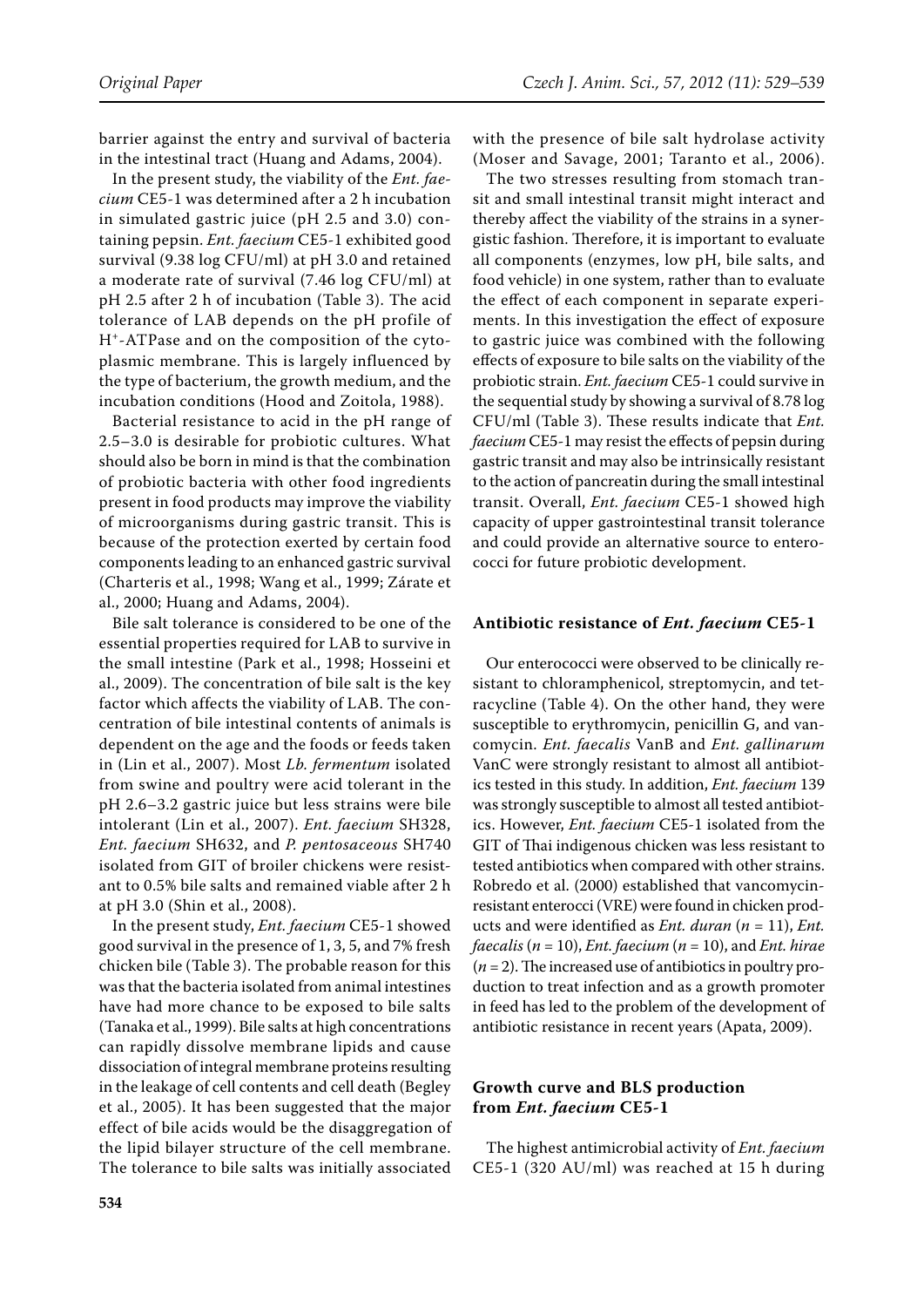

Figure 1. Growth curve and bacteriocinlike substance production of *Enterococcus faecium* CE5-1 in 1 l of MRS broth with agitation (100 rpm) at 37°C

the early stationary phase (Figure 1). However, it sharply decreased after 15 h of cultivation. This may be because of the digestion of the antagonistic compound by proteolytic enzyme released from the cells (He et al., 2006) or the binding of bacteriocin to producer cells (Todorov and Dicks, 2009). A decrease in the bacteriocin activity has also been observed for bacteriocins produced by *Ent. faecium* MMRA (Rehaiem et al., 2009), *Leuconostoc mesenteroides* E131 (Xiraphi et al., 2008), and *Lb. acidophilus* (Karthikeyan and Santhosh, 2009). On the other hand, bacteriocin production of *Ent. faecium* MMT21 was detected from the early logarithmic phase of growth; this reached a maximum at the end of exponential phase and remained constant until 34 h of incubation (Ghrairi et al., 2008).

In the same way, the pH strongly decreased from the initial pH 6.7 to around 4.8 in 9 h during the logarithmic growth and slightly decreased towards the end of incubation (pH 4.3 at 28 h). The decreasing of pH during the growth rate was usually found in the fermentation of LAB, the most common being lactic acid, acetic acid, propionic acid, and carbon dioxide (Salminen and Wright, 1998). Similar results have been reported for bacteriocin ST311LD production by *Ent. faecium* ST311LD, where the pH decreased from 6.2 to 4.4 (Todorov and Dicks, 2005).

# **Effect of antibacterial activity of BLS against bacterial indicators**

D660

The CS of *Ent. faecium* CE5-1 adjusted to pH 6.5–7.0 were observed to show a narrow spectrum of activity towards the strains tested (Table 1). It could inhibit almost all LAB strains and some Gram-positive bacteria such as *Enterococcus*  strains, *P. pentosaceus* 3CE27, *Lb. sakei* subsp *sakei* JCM1157, and *L. monocytogenes* DMST17303. However, no activity was observed against *B. cereus* DMST5040, *Lb. plantarum* D6SM3, *P. pentosaceus* DMST18752, *Stap. aureus* DMST8840, and all tested Gram-negative bacteria. That no activity was shown against Gram-negative bacteria may be due to the relative impermeability of their outer membranes (Jack et al., 1995). Rehaiem et al. (2009) reported that CS of *Ent. faecium* MMRA could inhibit *Lactobacillus*, *Leuconostoc*, *Enterococcus*, and *Listeria* species, but there was no inhibition of Gram-negative bacteria, *Hafnia*, *Serratia*, and *E*. *coli.* Moreover, the largest inhibition zones were observed against *Lb.*  subsp *sakei* JCM1157. Thus, *Lb. sakei* subsp *sakei* JCM1157 was used as an indicator for the determination of antimicrobial activity for our study.

Furthermore, CS of *Ent. faecium* CE5-1 showed inhibition against antibiotic-resistant enterococci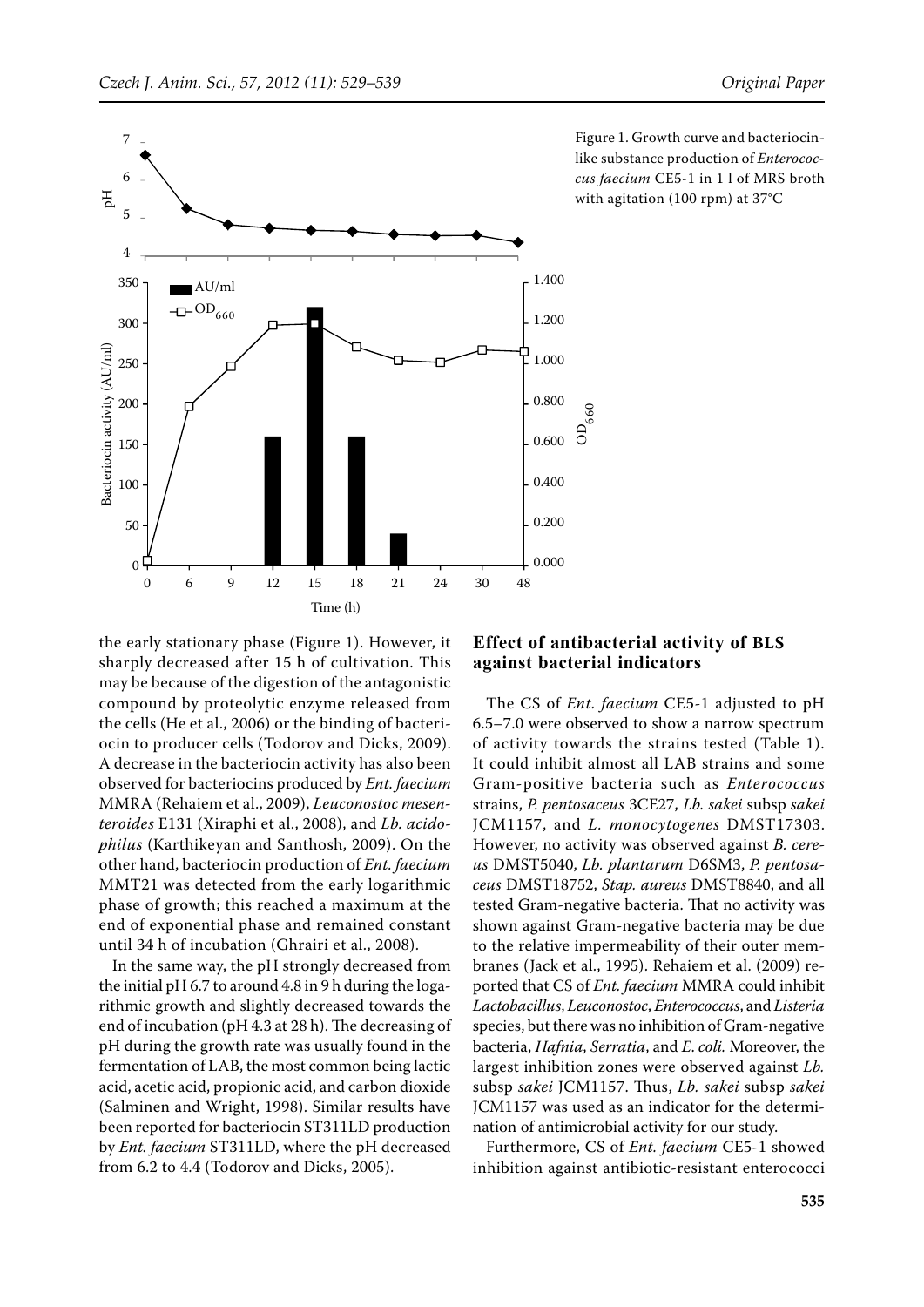|                      |                    |                 |      |                          |                 |                 | Antibiotics (µg/ml) |              |                 |                |                |                 |
|----------------------|--------------------|-----------------|------|--------------------------|-----------------|-----------------|---------------------|--------------|-----------------|----------------|----------------|-----------------|
| Bacterial species    |                    | Chloramphenicol |      | Erythromycin             |                 | Penicillin G    |                     | Streptomycin | Tetracycline    |                |                | Vancomycin      |
|                      | MIC                | MBC             | MIC  | <b>MBC</b>               | MIC             | <b>MBC</b>      | <b>MIC</b>          | MBC          | MIC             | <b>MBC</b>     | <b>MIC</b>     | <b>MBC</b>      |
| Ent. faecium 139     |                    | 320             | 1.25 | G                        | 1.25            | 5               | 80                  | 160          | & 0.625         | 40             | 1.25           | $\frac{1}{4}$   |
| Ent. faecium 174     | $\scriptstyle{80}$ | 1.282           | 5    | $\frac{1}{2}$            | 20              | $\overline{20}$ | > 1.282             | $>1.282$     | 160             | > 1.282        | 2.5            | 80              |
| Ent. faecium 348     | 80                 | >1.282          | 2.5  | 80                       | $\overline{a}$  | $\mathcal{L}$   | > 1.282             | $>1.282$     | > 1.282         | >1.282         | 1.25           | $\overline{40}$ |
| Ent. faecalis VanB   | 80                 | 80              | 320  | >1.282                   | $\overline{10}$ | 80              | 1.282               | $>1.282$     | $\overline{40}$ | > 1.282        | $^{160}$       | $-1.282$        |
| Ent. gallinarum VanC | 160                | >1.282          | 160  | >1.282                   | $\overline{a}$  | $\overline{6}$  | >1.282              | > 1.282      | 80              | > 1.282        | $\overline{a}$ | 80              |
| Ent. faecium CE5-1   | $\Xi$              | 320             | 2.5  | $\overline{\mathcal{L}}$ | 1.25            | 2.5             | 320                 | 640          | 0.625           | $\overline{6}$ | 1.25           | 40              |

strains including *Ent. faecium* 174, *Ent. faecium* 348, *Ent. gallinarum* VanC, and *Ent. faecalis* VanB ex cept for *Ent. faecium* 139 and *Ent. faecium* CE5-1 itself. However, it was normally observed that bac teriocin from the producer's organism had no in hibitory effect on the organism producing it. This was due to the presence of structural enterocin A gene (*ent*A gene) and the immunity enterocin A gene (im*ent*A gene) located on the genomic DNA of *Ent. faecium* CE5-1 (data not shown). These results suggest that a BLS from *Ent. faecium* CE5-1 could possibly be used to control antibiotic-resistant en terococci infections.

#### **PCR detection of enterocin structural gene**

The results indicate that only the enterocin A gene was successfully detected in *Ent. faecium* CE5-1 (Figure 2). The PCR product was approximately 138 bp. After sequencing of the 138 bp PCR prod uct, it exhibited 100% homology with the enterocin A gene of *Ent. faecium* E9 in the GenBank sequence database. Similar results showing the presence of structural *ent*A gene in *Enterococcus* strains iso lated from animal, food, and feed were observed by Strompfová et al. (2008). Enterocin A was first characteried by Aymerich et al. (1996). It was grouped in the class IIa subgroup of class II bac teriocin, otherwise known as pediocin-like bacte riocin, and had high anti-listerial activity (O'Keeffe et al., 1999). However, the presence of structural *ent*A gene in genomic DNA of *Ent. faecium* CE5-1 does not necessarily mean the production of the corresponding enterocin A. In order to confirm the production of enterocin A from *Ent. faecium* CE5-1 it would be necessary to purify antimicrobial peptide in the future.

# **Effect of co-culturing of** *Ent. faecium* **CE5-1 with antibiotic-resistant enterococci in MRS broth**

Competition between *Ent. faecium* CE5-1 and the antibiotic-resistant *Ent. faecalis* VanB and *Ent. gal linarum* VanC was brought during their co-culture in 200 ml of MRS broth at 37°C. The results showed that the viability of both *Ent. faecalis* VanB and *Ent. gallinarum* VanC strongly declined from an initial 6.68 to 4.29 log CFU/ml (Figure 3a) and 6.76 to 4.31 log CFU/ml (Figure 3b), respectively. This was after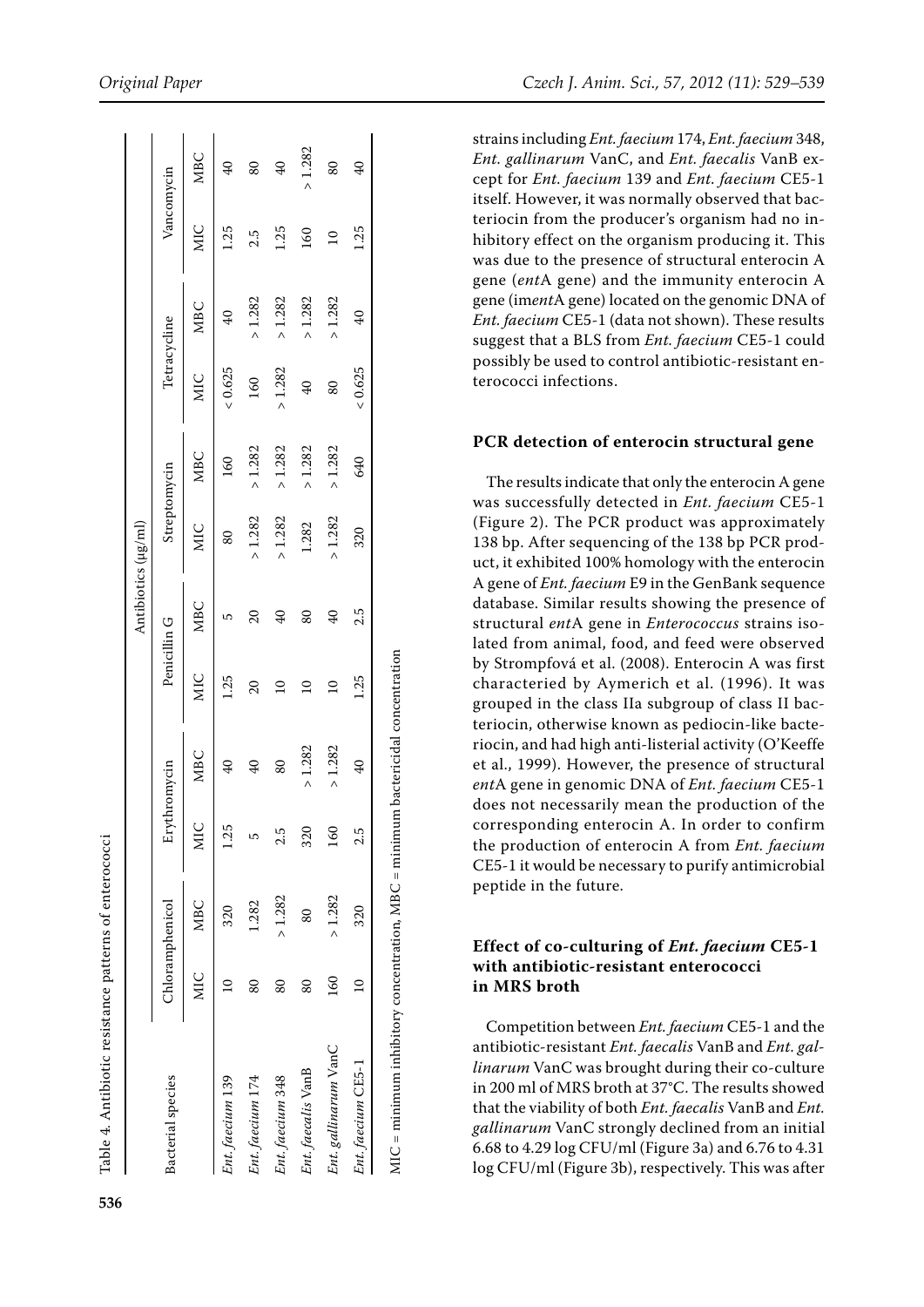

Figure 2. Agarose gel electrophoresis of polymerase chain reaction products of the bacteriocin encoding gene from *Enterococcus faecium* CE5-1 obtained using enterocins specific primer

1 = chromosomal DNA of *Enterococcus faecium* CE5-1,  $2 = 100$  bp DNA ladder,  $3 =$  enterocin A,  $4 =$  enterocin B,  $5 =$  enterocin P,  $6 =$  enterocin L50B,  $7 =$  enterocin IIa,  $8 =$ 1 kb DNA ladder

12 h of cultivation and the count decreased slightly after 12 h of cultivation in a co-culture.

This is the first report on using *Ent. faecium* as a probiotic strain to control antibiotic-resistant enterococci. Almost all researchers have been interested in using *Ent. faecium* or enterocin to control foodborne pathogens such as *L. monocytogenes*. *Ent. faecium* MMRA supernatant reduced *L. ivanovii* BUG 496 at 60 AU/ml (Rehaiem et al., 2009). In the same way, the number of cells of *L. innocua* LMG 13568 decreased from  $4.8 \times 10^3$  CFU/ml to  $2.0 \times 10^2$  CFU/ml for 32 h in a co-culture of *Ent. mundtii* ST4SA and *L. innocua* LMG 13568 (Todorov and Dicks, 2009).

#### **CONCLUSION**

This study suggests that BLS-producing *Ent. faecium* CE5-1 showed better tolerance to simulate



Figure 3. Growth of the inoculated indicators in *Enterococcus faecium* CE5-1 culture

(a) growth of the *Ent. faecalis* VanB in MRS broth with *Ent. faecium* CE5-1, (b) growth of the *Ent. gallinarum* VanC in MRS broth with *Ent. faecium* CE5-1

**Figure 2** *cium* CE5-1 should be studied, too.gastric juice in pH 2.5 and to simulate intestinal juice which contained 7% of fresh chicken bile at pH 8.0. It was sensitive to tetracycline, erythromycin, penicillin G, and vancomycin. The culture supernatant showed activity against *L. monocytogenes* DMST17303, *P. pentosaceus* 3CE27, *Lb. sakei* subsp. *sakei* JCM1157, and antibiotic-resistant enterococci strains. It may be concluded that *Ent. faecium* CE5-1 can be used as a probiotic strain for antibiotic-resistant enterococci control in chickens in the future. However, biochemical and genetic characteristics of the BLS produced from *Ent. fae-*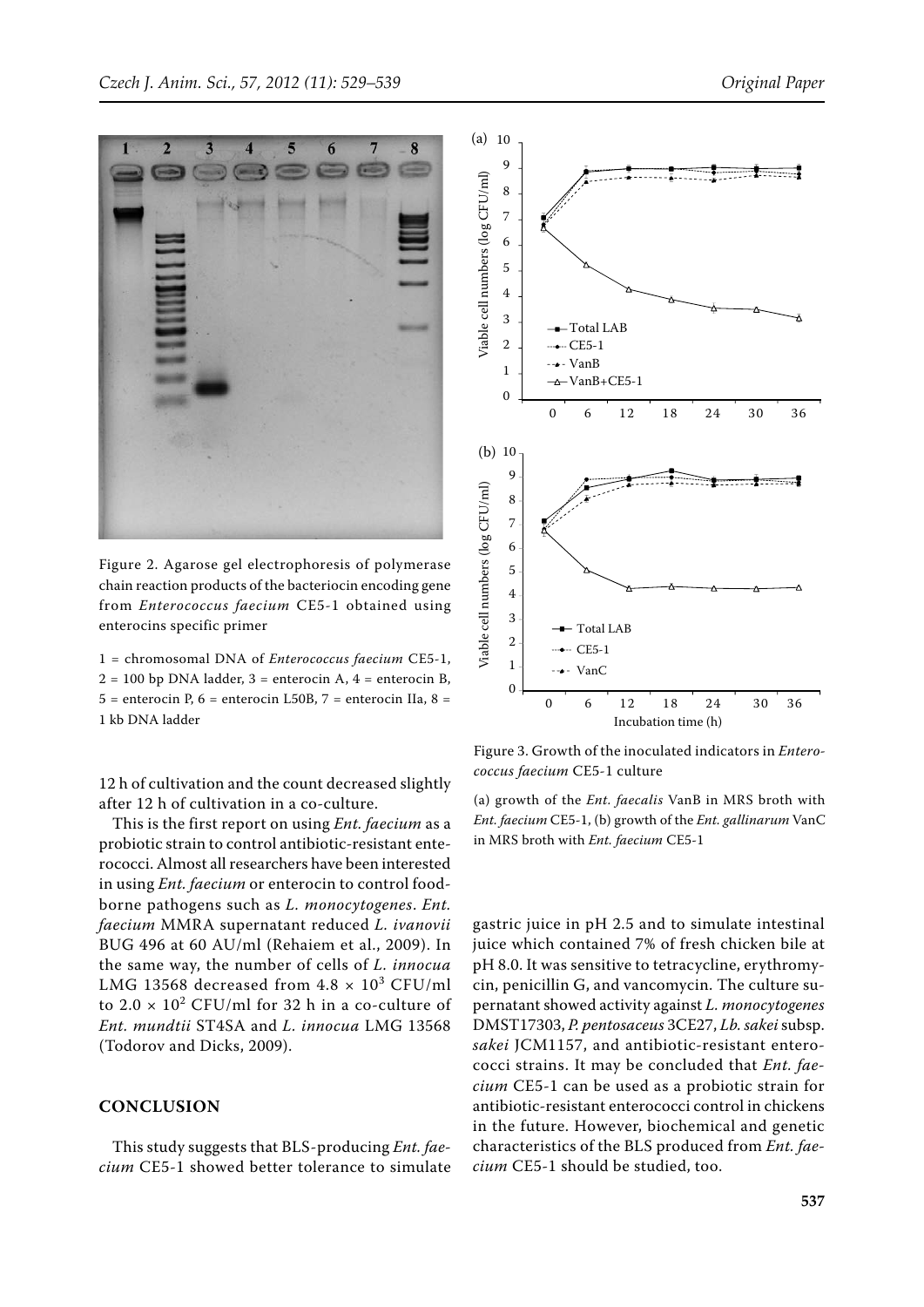# **REFERENCES**

- Abriouel H., Lucas R., Omar N.B., Valdivia E., Maqueda M., Martínez-Cañamero M., Gálvez A. (2005): Enterocin AS-48RJ: A variant of enterocin AS-48 chromosomally encoded by *Enterococcus faecium* RJ16 isolated from food. Systematic and Applied Microbiology, 28, 387–397.
- Almeida L.S.B., Murata R.M., Yatsuda R., Dos Santos M.H., Nagem T.J., Alencar S.M., Koo H., Rosalen P.L. (2008): Antimicrobial activity of *Rheedia brasiliensis* and 7-epiclusianone against *Streptococcus mutans*. Phytomedicine, 15, 886–891.
- Apata D.F. (2009): Antibiotic resistance in poultry. International Journal of Poultry Science, 8, 404–408.
- Aymerich T., Holo H., Havarstein L.S., Hugas M., Garriga M., Nes I. (1996): Biochemical and genetic characterization of enterocin A from *Enterococcus faecium*, a new antilisterial bacteriocin in the pediocin family of bacteriocins. Applied and Environmental Microbiology, 62, 1676–1682.
- Begley M., Gahan C.M.G., Hill C. (2005): The interaction between bacteria and bile. FEMS Microbiology Reviews*,* 29, 625–651.
- Casaus P., Nilsen T., Cintas L.M., Nes I.F., Hernandez P.E., Holo H. (1997): Enterocin B, a new bacteriocin from *Enterococcus faecium* T136 which can act synergistically with enterocin A. Microbiology, 143, 2287–2294.
- Charteris W.P., Kelly P.M., Morelli L., Collins J.K. (1998): Development and application of an *in vitro* methodology to determine the transit tolerance of potentially probiotic *Lactobacillus* and *Bifidobacterium* species in the upper human gastrointestinal tract. Journal of Applied Microbiology*,* 84, 759–768.
- Cintas L.M., Casaus P., Havarstain L.V., Hernandez P.E., Nes I.F. (1997): Biochemical and genetic characterization of enterocin P, a novel sec-dependent bacteriocin from *Enterococcus faecium* P13 with abroad antimicrobial spectrum. Applied and Environmental Microbiology, 63, 4321–4330.
- Cintas L.M., Casaus P., Holo H., Hernandez P.E., Nes I.F., Havarstain L.S. (1998): Enterocins L50A and L50B, two novel bacteriocins from *Enterococcus faecium* L50 are related to staphylococcal haemolysins. Journal of Bacteriology, 180, 1988–1994.
- Cleveland J., Montville T.J., Nes I.F., Chikinda M.L. (2001): Bacteriocins: safe, natural antimicrobials for food preservation. International Journal of Food Microbiology*,* 71, 1–20.
- D'Aimmo M.R., Modesto M., Biavati B. (2007): Antibiotic resistance of lactic acid bacteria and *Bifidobacterium* spp. isolated from dairy and pharmaceutical products. International Journal of Food Microbiology, 115, 35–42.
- De Vuyst L., Degeest B. (1999): Heteropolysaccharides from lactic acid bacteria. FEMS Microbiology Reviews, 23, 153–177.
- Franz C.M.A.P., Holzapfel W.H., Stiles M.E. (1999): Enterococci at the crossroads of food safety. International Journal of Food Microbiology, 47, 1–24.
- Franz C.M.A.P., van Belkum M.J., Holzapfel W.H., Abriouel H., Gálvez A. (2007): Diversity of enterococcal bacteriocins and their grouping in a new classification scheme. FEMS Microbiology Reviews, 31, 293–310.
- Fuller R. (1989): Probiotics in man and animals. Journal of Applied Bacteriology, 66, 365–378.
- Ghrairi T., Frere J., Berjeaud J.M., Manai M. (2008): Purification and characterisation of bacteriocins produced by *Enterococcus faecium* from Tunisian rigouta cheese. Food Control, 19, 162–169.
- He L., Chen W., Liu Y. (2006): Production and partial characterization of bacteriocin-like peptides by *Bacillus licheniformis* ZJU12. Microbiology Research, 161, 321–326.
- Hood S.K., Zoitola E.A. (1988): Effect of low pH on the ability of *Lactobacillus acidophilus* to survive and adhere to human intestinal cells. Journal of Food Science*,* 53, 1514–1516.
- Hosseini S.V., Arlindo S., Böhme K., Fernández-No C., Calo-Mata P., Barros-Velázquez J. (2009): Molecular and probiotic characterization of bacteriocin producing *Enterococcus faecium* strains isolated from nonfermented animal foods. Journal of Applied Microbiology, 107, 1392–1403.
- Huang Y., Adams M.C. (2004): *In vitro* assessment of the upper gastrointestinal tolerance of potential probiotic dairy propionibacteria. International Journal of Food Microbiology, 91, 253–260.
- Jack R.W., Tagg J.R., Ray B. (1995): Bacteriocins of Grampositive bacteria. Microbiology Reviews, 59, 171–200.
- Karthikeyan V., Santhosh S.W. (2009): Study of bacteriocin as a food preservative and the *L. acidophilus* strain as probiotic. Pakistan Journal of Nutritio*n,* 8, 335–340.
- Klare I., Konstabel C., Badstübner D., Werner G., Witte W. (2003): Occurrence and spread of antibiotic resistances in *Enteroccoccus faecium*. International Journal of Food Microbiology*,* 88, 269–290.
- Lauková A., Strompfová V., Simonová M., Štyriak I., Swiecicka I. (2008): Species of *Enterococcus faecalis* associated with free-living rodents. Folia Microbiologica, 53, 173– 178.
- Lin W.H., Hwang C.F., Chen L.W., Tsen H.Y. (2006): Viable counts, characteristic evaluation for commercial lactic acid bacteria products. Food Microbiology, 23, 74–81.
- Lin W.H., Yu B., Jang S.H., Tsen H.Y. (2007): Different probiotic properties for *Lactobacillus fermentum* strains isolated from swine and poultry. Anaerobe, 13, 107–113.